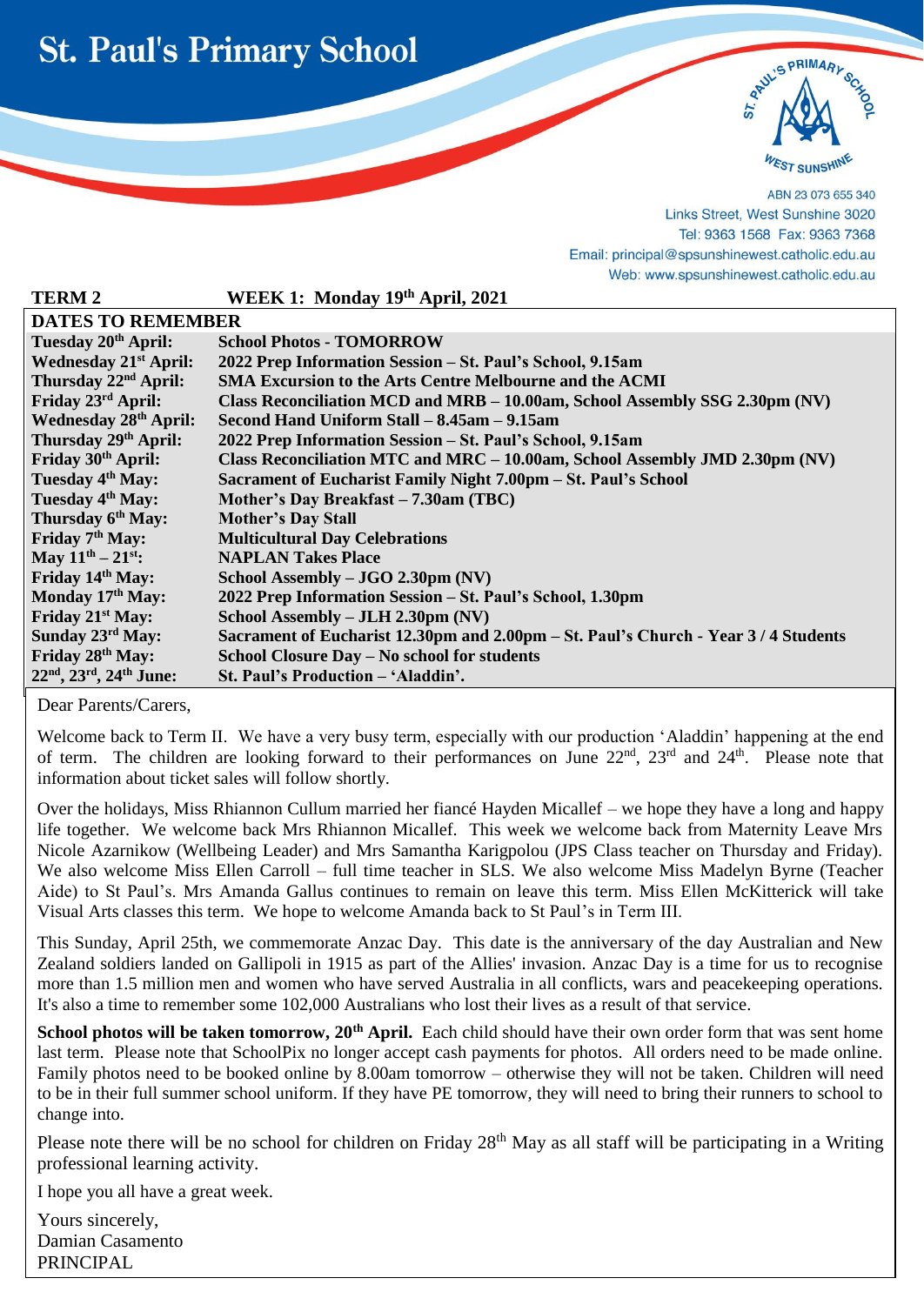## **RAFFLE TICKETS FOR EASTER**

Thanks to those families who donated goods for our Easter Raffle Hampers and purchased raffle tickets. Thanks also to Effie Ross and Camelia Ghisa for organising the Easter Hampers – they looked fantastic. Over \$1,336 was raised – thank you for your support.

The winners of the raffle were Jeremiah Mihtsuntu (MTC), Melani Dao (PTD), Lucas Stojanovski (SAF), Jake D'Emanuele (SSG) and Joey Perena (JJM).

## **SMA UPCOMING EXCURSION – This Thursday, April 22nd**

SMA will be attending an excursion to the Arts Centre Melbourne and the Australian Centre for the Moving Image (ACMI), to learn more about stagecraft, production and how to tell a story. Students will watch a professional theatre production of *Charlie and the War Against the Grannies* at the Arts Centre and visit *The Story of the Moving Image* exhibition at ACMI. Students will have lunch and play at the Birrarung Marr Playground.

Students are to wear their full summer uniform and bring along their snack, lunch and drink bottle in a small backpack for the day.

### **SCHOOL UNIFORM**

Please note that all students are required to wear full Winter uniform from May 1st. With the exception of School photo day tomorrow, children may choose which uniform to wear depending on the weather during the next two weeks. Hats are required until the end of April.

### **PREP ENROLMENTS - 2022**

Enrolments for Prep 2022 are now open. I encourage any parents/carers who have not enrolled their child for Prep in 2022 to do so. Please contact the school office for an enrolment form. There will be several information sessions for 2022 Prep Parents/Carers. The next session will be held on Wednesday,  $21<sup>st</sup>$  April, at 9.15am. Please let any interested people know of this date. Please contact the office to advise if you will be attending the session.

#### $\overline{a}$ **IMPORTANT DATES FOR 2021**

The following dates are very important for **ALL** students who will be attending secondary school in 2023 – our current Year 5 students. If applications for Catholic Secondary School are not in by Friday 20<sup>th</sup> August, 2021 your child will not be enrolled in your school of choice.

**20th August 2021:** Applications close for 2023 Year 7 students in Catholic Secondary Colleges – our current Year 5 Students

**14th October 2021:** Offers posted to prospective 2023 Year 7 applicants

**12th November 2021:** Final date for families to accept offers made by the Secondary School

### **SACRAMENT DATES FOR 2021**

l

| Tuesday, May $4th$ at 7.00pm – St. Paul's School                              |
|-------------------------------------------------------------------------------|
| Sunday, May $23^{\text{rd}}$ at 12.30pm and 2.00pm – St. Paul's Church        |
| (3 Family Members to attend with First Communicant)                           |
| Monday, August $23^{\text{rd}}$ at $7.00 \text{pm} - \text{St Paul's School}$ |
| Thursday, September $16th$ at $7.00$ pm – St Paul's Church                    |
|                                                                               |

### **SECOND HAND UNIFORM STALL**

The Second Hand Uniform Stall will be open on Wednesday  $28<sup>th</sup>$  April from 8.45am – 9.15am. The stall is located in the second portable classroom next to the Before/After School Care portable. Thanks to Effie and Camelia for all their help running the stall.

# **MOTHER'S DAY STALL TEAR OFF SLIP –** *PHIẾU ĐẶT MUA QUÀ TẠI GIAN HÀNG MỪNG NGÀY LỄ MẸ* **THURSDAY 6TH MAY –** *THỨ NĂM, NGÀY 06 THÁNG 05*

| <i>STUDENT'S NAME:</i><br>Họ Tên Học Sinh                                                                                                                                                                 | CLASS:<br>Lớp | <i>TEACHER:</i><br>Giáo Viên |                                       |
|-----------------------------------------------------------------------------------------------------------------------------------------------------------------------------------------------------------|---------------|------------------------------|---------------------------------------|
| Yes I would like to purchase a Mother's Gift - No. of Gifts:<br>Vâng, Tôi muốn mua quà cho Ngày Lễ Mẹ - Số lượng quà:                                                                                     |               |                              |                                       |
| The cost of each gift ranges between \$3.00 and \$10.00.<br>Giá mỗi món quà từ \$3 đến \$10                                                                                                               |               |                              |                                       |
| I am able to assist with the Mother's Day Stall on Thursday 6 <sup>th</sup> May<br>Tôi có thể phụ giúp Gian hàng Mừng Ngày Lễ Mẹ ngày thứ Năm, 06 tháng 05 – Xin đánh vào ô vuông nếu quý vị có thể giúp. |               |                              | (Please tick the box if you can help) |

Helper's Name (*Tên người phụ giúp*): \_\_\_\_\_\_\_\_\_\_\_\_\_\_\_\_\_\_\_\_\_\_\_\_\_\_\_\_\_\_ Phone (*Điện thoại*)\_\_\_\_\_\_\_\_\_\_\_\_\_\_\_\_\_